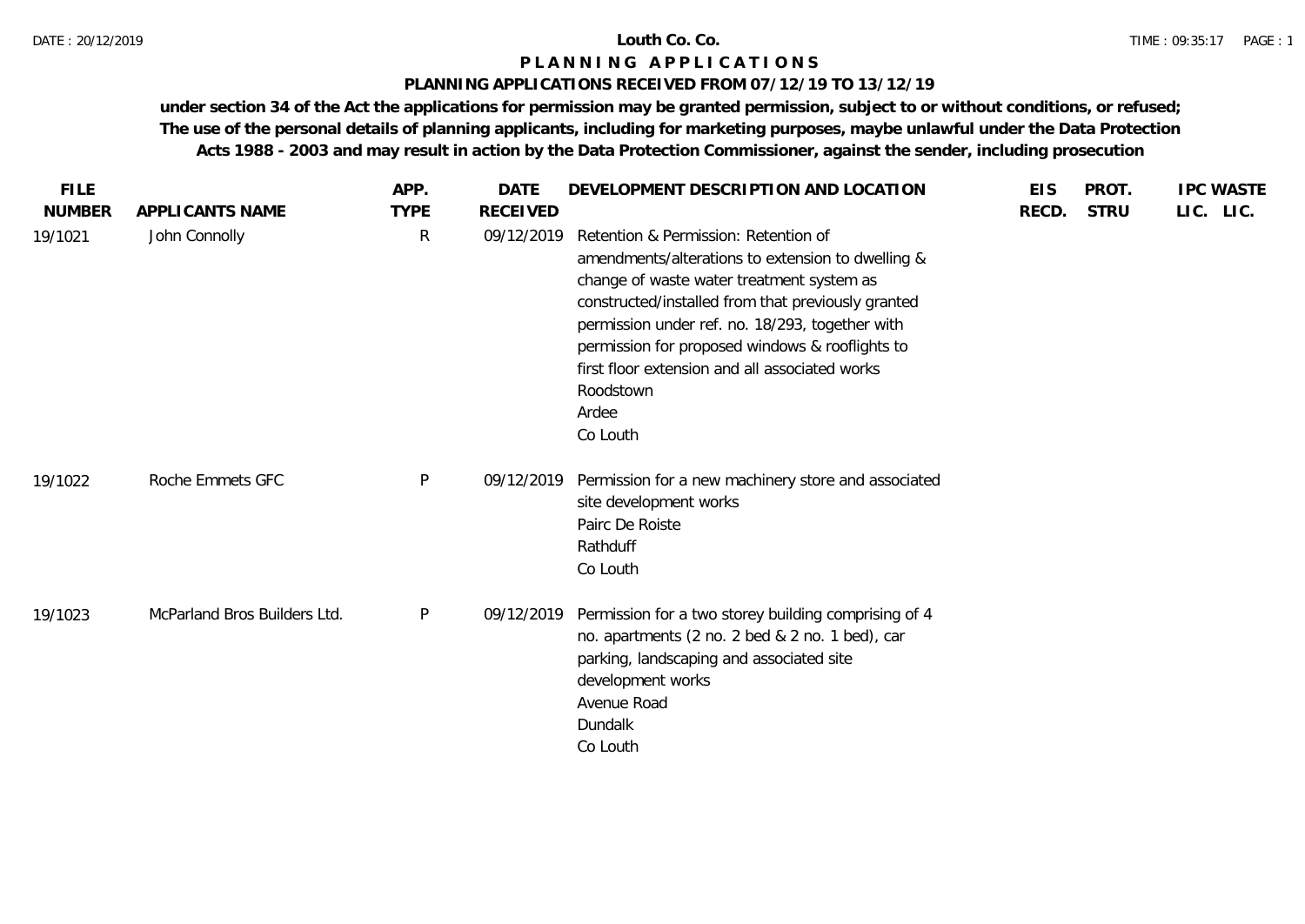## **PLANNING APPLICATIONS RECEIVED FROM 07/12/19 TO 13/12/19**

| <b>FILE</b><br><b>NUMBER</b> |                                                         | APP.             | <b>DATE</b>                   | DEVELOPMENT DESCRIPTION AND LOCATION                                                                                                                                                                                                                                                                                                                                                                                                                                                                                                                                                                              | <b>EIS</b> | PROT.       | <b>IPC WASTE</b> |
|------------------------------|---------------------------------------------------------|------------------|-------------------------------|-------------------------------------------------------------------------------------------------------------------------------------------------------------------------------------------------------------------------------------------------------------------------------------------------------------------------------------------------------------------------------------------------------------------------------------------------------------------------------------------------------------------------------------------------------------------------------------------------------------------|------------|-------------|------------------|
| 19/1024                      | APPLICANTS NAME<br>Aoife Donnelly                       | <b>TYPE</b><br>R | <b>RECEIVED</b><br>09/12/2019 | Retention & Permission: 1. Retention permission of<br>sunroom to rear of existing dwelling. 2. Permission<br>for alterations to current layout to incorporated<br>granny flat within the existing dwelling. 3. Proposed<br>single storey extension to rear of building to<br>incorporate existing adjoining garage to provide for<br>replacement kitchen, utility room, living room area<br>serving current dwelling and relocation of front<br>entrance door with proposed porch. 4. Proposed<br>detached Portal Frame Design domestic garage and<br>all associated site works<br>Irishtown<br>Ardee<br>Co Louth | RECD.      | <b>STRU</b> | LIC. LIC.        |
| 19/1025                      | The Board of Management,<br>St Nicholas National School | $\mathsf{P}$     | 10/12/2019                    | Permission for the construction of an extension to<br>the existing school to include a new entrance, three<br>additional mainstream classrooms, a new dedicated<br>special needs unit consisting of two safe base<br>classrooms, central activities space, multi-sensory<br>room, new school office, ancillary accommodation<br>and all associated site development works, with new<br>boundary treatments to the west and north and<br>south of the site<br>St Nicholas National School<br>Nicholas Street<br>Dundalk<br>Co Louth                                                                                |            |             |                  |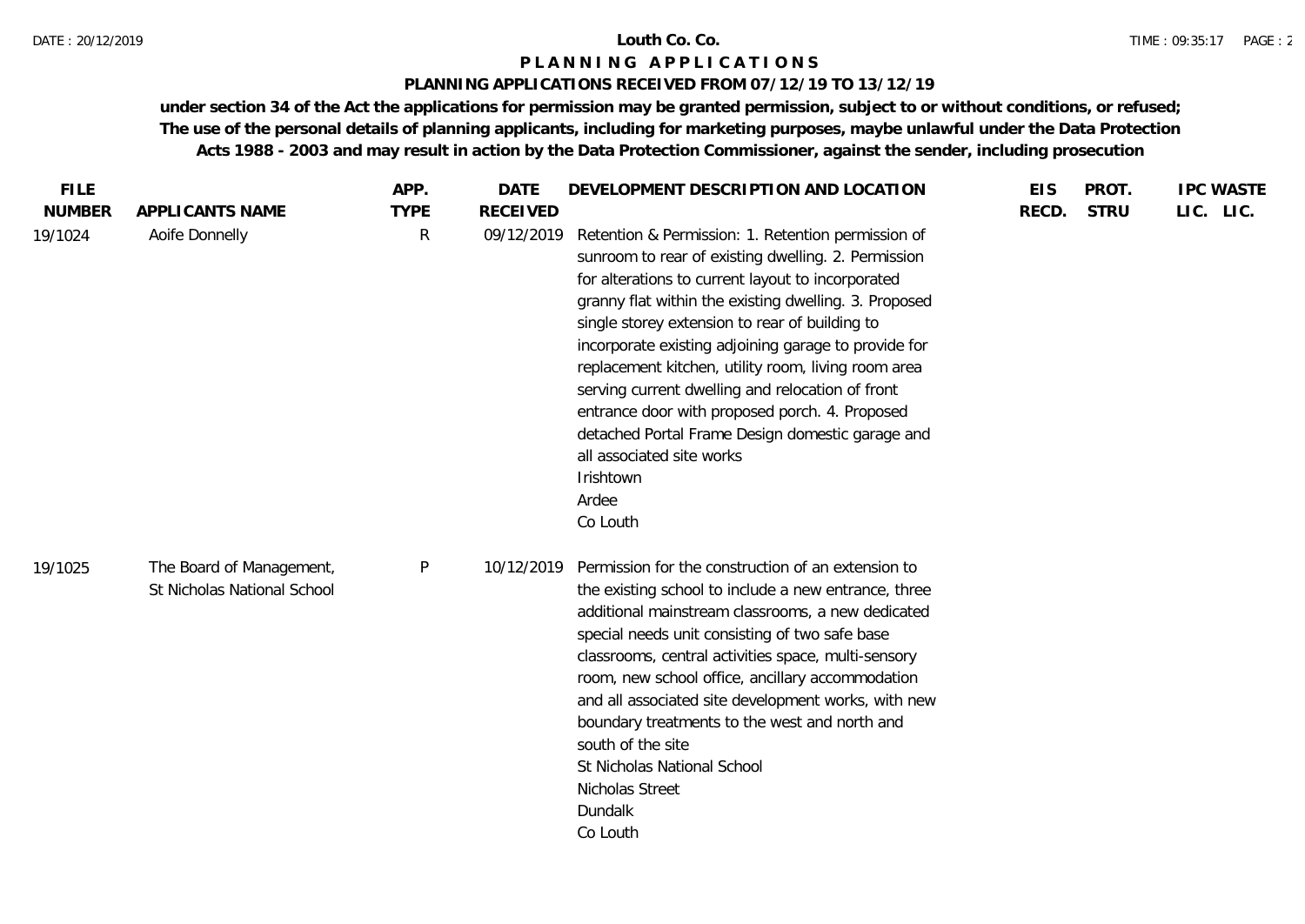## **PLANNING APPLICATIONS RECEIVED FROM 07/12/19 TO 13/12/19**

| <b>FILE</b>   |                         | APP.         | <b>DATE</b>     | DEVELOPMENT DESCRIPTION AND LOCATION                                                                                                                                                                                                                                                                                                                                                                                                                                                    | <b>EIS</b> | PROT.       | <b>IPC WASTE</b> |
|---------------|-------------------------|--------------|-----------------|-----------------------------------------------------------------------------------------------------------------------------------------------------------------------------------------------------------------------------------------------------------------------------------------------------------------------------------------------------------------------------------------------------------------------------------------------------------------------------------------|------------|-------------|------------------|
| <b>NUMBER</b> | APPLICANTS NAME         | <b>TYPE</b>  | <b>RECEIVED</b> |                                                                                                                                                                                                                                                                                                                                                                                                                                                                                         | RECD.      | <b>STRU</b> | LIC. LIC.        |
| 19/1026       | Tony Roddy & Alan Hynes | P            | 10/12/2019      | Permission for a new vehicular entrance to an<br>existing dwelling house, carport and associated site<br>development works<br>Rampark<br>Jenkinstown<br>Dundalk<br>Co Louth                                                                                                                                                                                                                                                                                                             |            |             |                  |
| 19/1027       | Nicola & Stephen Bell   | P            | 10/12/2019      | Permission for one dwelling house, domestic garage,<br>effluent treatment system and all associated site<br>development works<br>Marsh Road<br>Bellurgan<br>Dundalk<br>Co Louth                                                                                                                                                                                                                                                                                                         |            |             |                  |
| 19/1028       | Robert & Natasha McCann | $\mathsf{R}$ | 10/12/2019      | Retention & Permission: Development will<br>consist/consists of: construction of new single storey<br>extension to side and rear of existing house that<br>incorporates storage accommodation to the roof of<br>the side extension only together with minor front<br>elevation alterations to existing house and all<br>associated site works and to retain existing entrance<br>gates, piers and wing walls to front site boundary<br>3 Mullary Manor<br>Tenure<br>Dunleer<br>Co Louth |            |             |                  |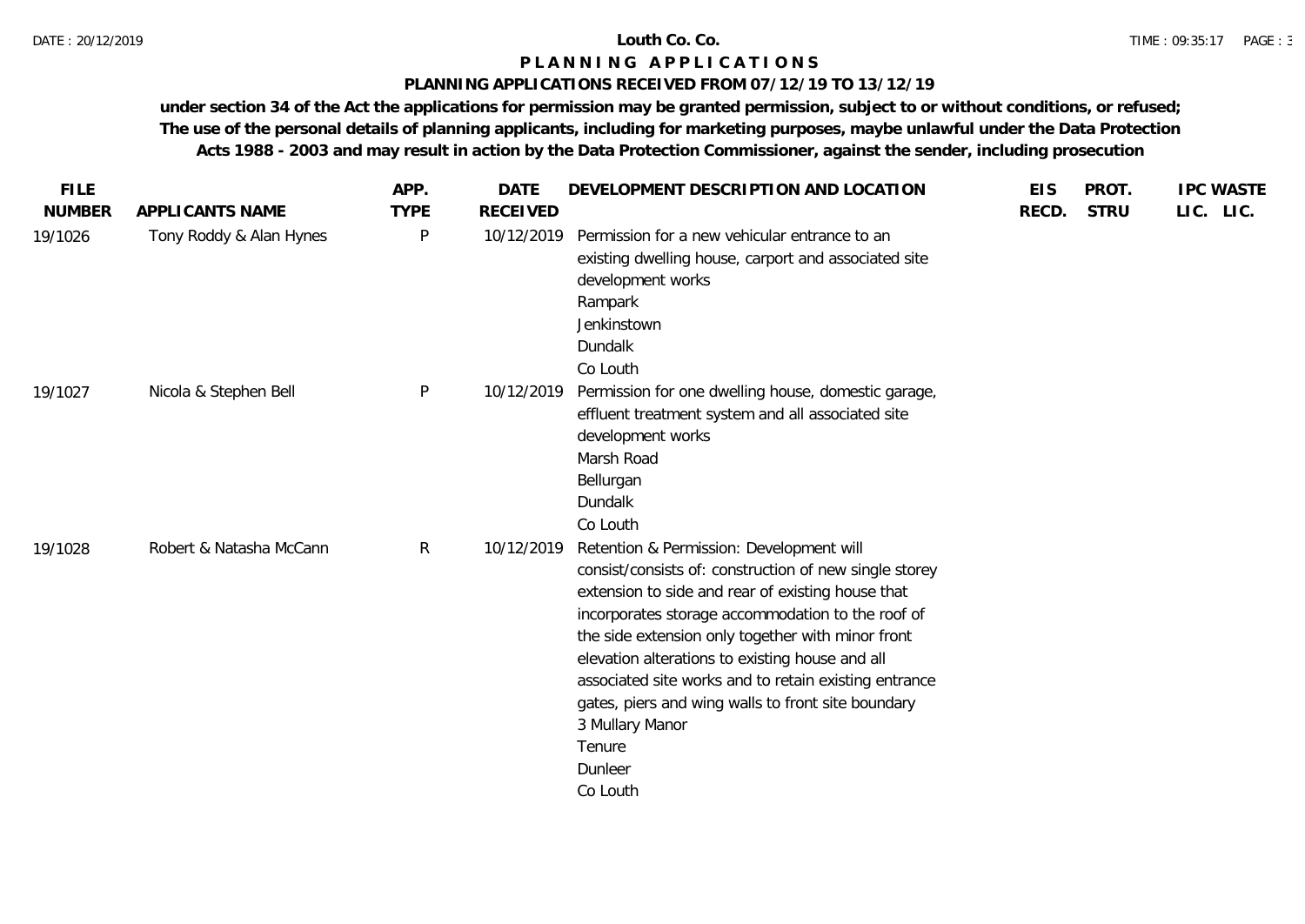## **PLANNING APPLICATIONS RECEIVED FROM 07/12/19 TO 13/12/19**

| <b>FILE</b>   |                                           | APP.        | DATE            | DEVELOPMENT DESCRIPTION AND LOCATION                                                                                                                                                                                                           | <b>EIS</b> | <b>PROT</b> | <b>IPC WASTE</b> |
|---------------|-------------------------------------------|-------------|-----------------|------------------------------------------------------------------------------------------------------------------------------------------------------------------------------------------------------------------------------------------------|------------|-------------|------------------|
| <b>NUMBER</b> | APPLICANTS NAME                           | <b>TYPE</b> | <b>RECEIVED</b> |                                                                                                                                                                                                                                                | RECD.      | <b>STRU</b> | LIC. LIC.        |
| 19/1029       | <b>Bellurgan Precision</b><br>Engineering | P.          |                 | 10/12/2019 Permission for upgrading of existing effluent<br>treatment system with new treatment plant and sand<br>polishing filter and all associated site development<br>works<br>Point Road<br>Bellurgan<br>Jenkinstown<br>Dundalk, Co Louth |            |             |                  |
|               |                                           |             |                 |                                                                                                                                                                                                                                                |            |             |                  |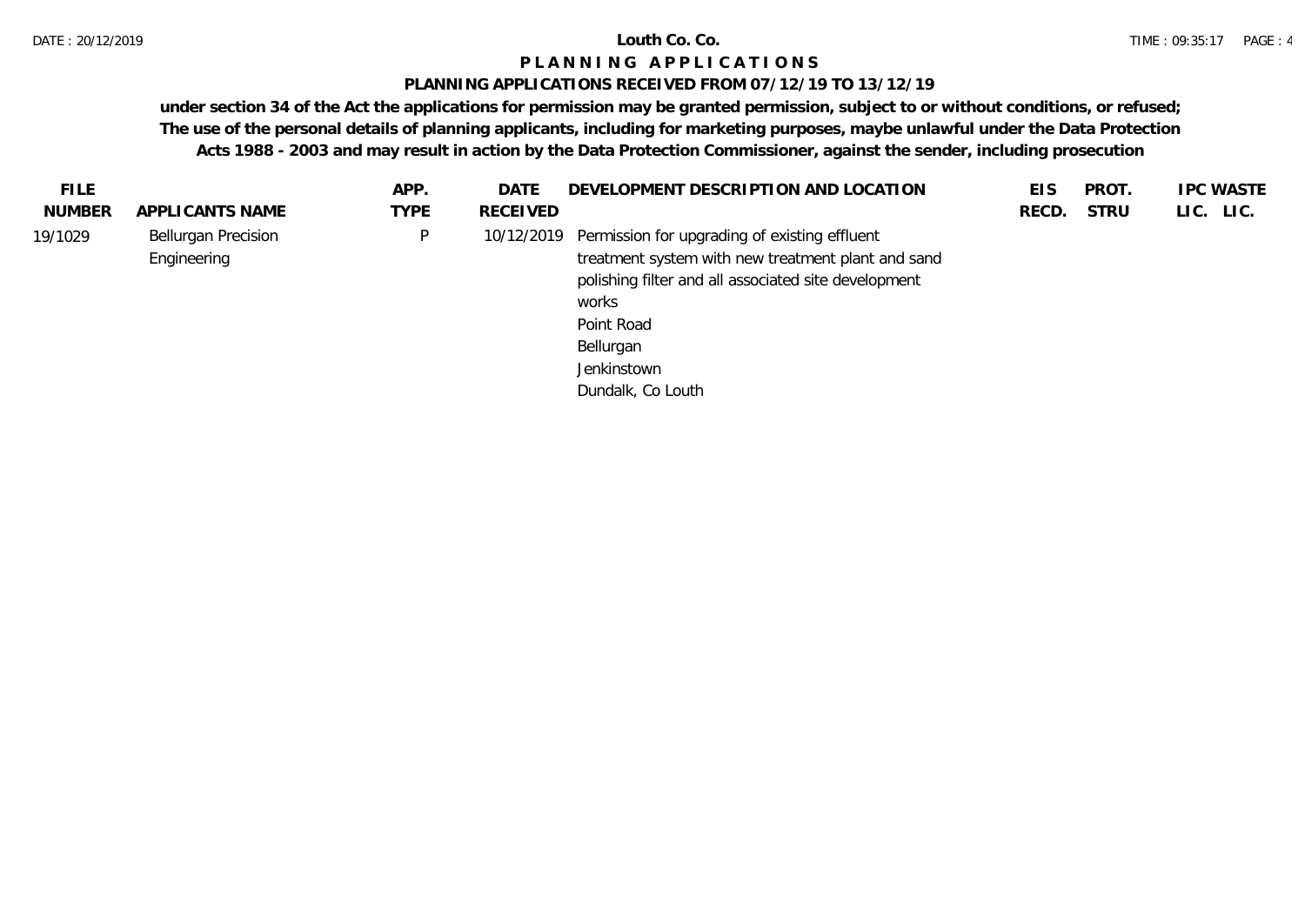## **PLANNING APPLICATIONS RECEIVED FROM 07/12/19 TO 13/12/19**

| <b>FILE</b>   |                              | APP.        | <b>DATE</b>     | DEVELOPMENT DESCRIPTION AND LOCATION                  | <b>EIS</b> | PROT.       | <b>IPC WASTE</b> |
|---------------|------------------------------|-------------|-----------------|-------------------------------------------------------|------------|-------------|------------------|
| <b>NUMBER</b> | APPLICANTS NAME              | <b>TYPE</b> | <b>RECEIVED</b> |                                                       | RECD.      | <b>STRU</b> | LIC. LIC.        |
| 19/1030       | Lairdview Properties Limited | E           | 10/12/2019      | EXTENSION OF DURATION OF 14/510041:                   |            |             |                  |
|               |                              |             |                 | Permission for development of 21 no. residential      |            |             |                  |
|               |                              |             |                 | dwellings consisting of subdivision of Bayview House  |            |             |                  |
|               |                              |             |                 | (a Protected Structure) into 2 no. 2 bedroom          |            |             |                  |
|               |                              |             |                 | apartments with conversion and extension of           |            |             |                  |
|               |                              |             |                 | existing Coach House within curtilage of Protected    |            |             |                  |
|               |                              |             |                 | Structure to create 5 no. dwellings (2 no. 1 bedroom  |            |             |                  |
|               |                              |             |                 | apartments, 2 no. 2 bedroom apartments and 1 no.      |            |             |                  |
|               |                              |             |                 | 4 bedroom semi-detached dwelling) with demoltion      |            |             |                  |
|               |                              |             |                 | and rebuilding of existing boundary wall to Protected |            |             |                  |
|               |                              |             |                 | Structure to form new entrance off Cromwell Lane      |            |             |                  |
|               |                              |             |                 | and new residential spine road to serve 13 no.        |            |             |                  |
|               |                              |             |                 | dwellings (11 no. 3 bedroom townhouses in 2 no.       |            |             |                  |
|               |                              |             |                 | terrace blocks with 1 no. 4 bedroom detached          |            |             |                  |
|               |                              |             |                 | dwelling and 2 no. 3 bedroom duplex apartments)       |            |             |                  |
|               |                              |             |                 | with 30 no. car parking spaces, bin store and new     |            |             |                  |
|               |                              |             |                 | public footpath to existing Dublin Road pedestrian    |            |             |                  |
|               |                              |             |                 | entrance with associated lighting and landscaping     |            |             |                  |
|               |                              |             |                 | with removal of selected protected trees and new      |            |             |                  |
|               |                              |             |                 | semi mature tree planting and public viewing terrace  |            |             |                  |
|               |                              |             |                 | all at a site of 1.45 acres (0.5888 hectares)**       |            |             |                  |
|               |                              |             |                 | Significant Further Information was loged             |            |             |                  |
|               |                              |             |                 | $21/11/14**$                                          |            |             |                  |
|               |                              |             |                 | <b>Bayview House</b>                                  |            |             |                  |
|               |                              |             |                 | Cromwell Lane & Dublin Road                           |            |             |                  |
|               |                              |             |                 | Drogheda                                              |            |             |                  |
|               |                              |             |                 | Co Louth                                              |            |             |                  |
|               |                              |             |                 |                                                       |            |             |                  |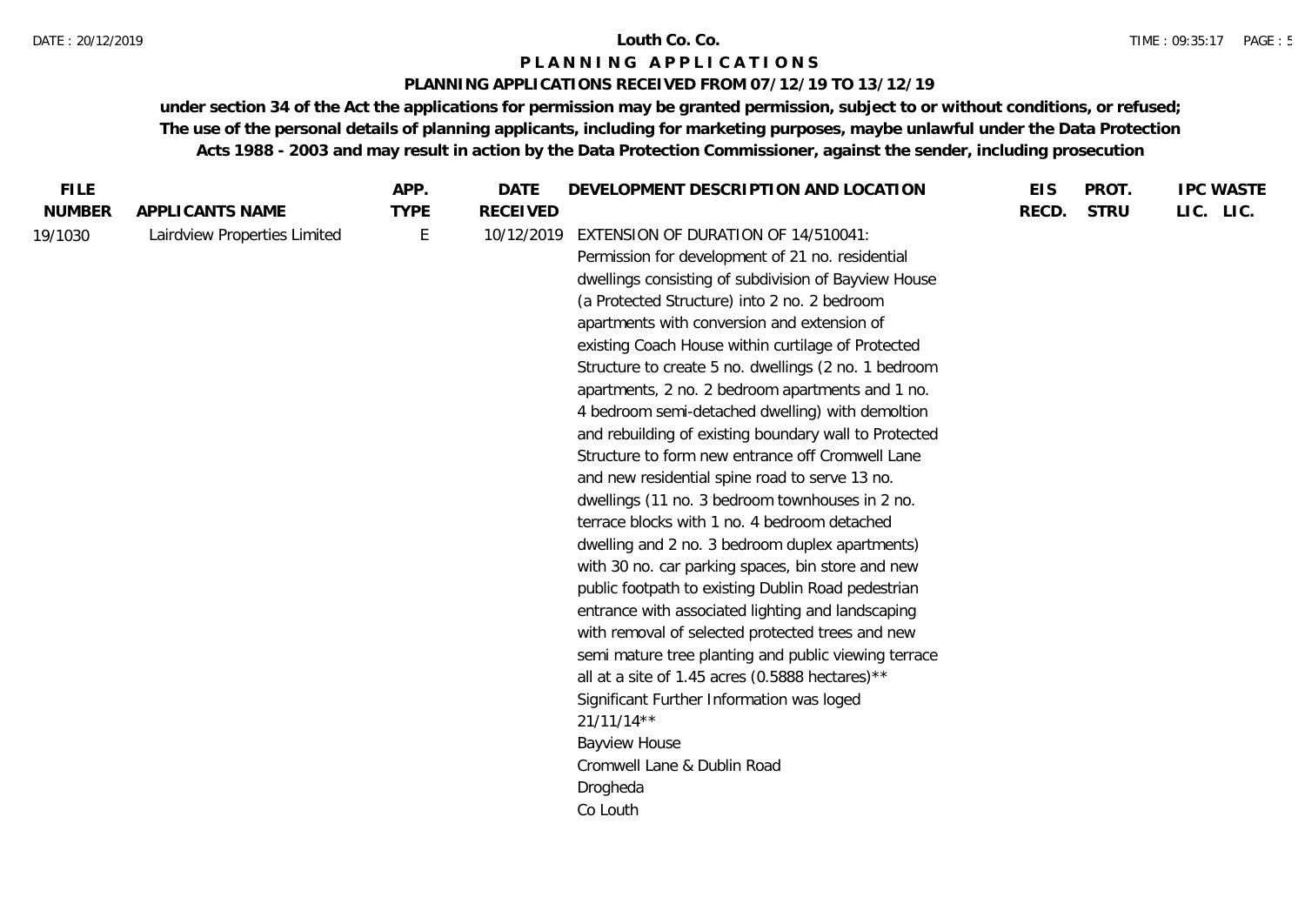## **PLANNING APPLICATIONS RECEIVED FROM 07/12/19 TO 13/12/19**

| <b>FILE</b>   |                       | APP.        | <b>DATE</b>     | DEVELOPMENT DESCRIPTION AND LOCATION                                                                                                                                                                                                       | <b>EIS</b> | PROT.       | <b>IPC WASTE</b> |
|---------------|-----------------------|-------------|-----------------|--------------------------------------------------------------------------------------------------------------------------------------------------------------------------------------------------------------------------------------------|------------|-------------|------------------|
| <b>NUMBER</b> | APPLICANTS NAME       | <b>TYPE</b> | <b>RECEIVED</b> |                                                                                                                                                                                                                                            | RECD.      | <b>STRU</b> | LIC. LIC.        |
| 19/1031       | Margaret Conlon       | $\sf P$     | 11/12/2019      | Permission for the construction of a new first floor<br>extension over the existing shop (Sparkles) to<br>provide a new one bedroom apartment and all<br>associated site development works<br>45 Clanbrassil Street<br>Dundalk<br>Co Louth |            |             |                  |
| 19/1032       | Colm Kearney          | $\mathsf C$ | 11/12/2019      | Permission consequent on the grant of Outline<br>Permission, Planning Ref. No. 18/265 for one<br>dwelling house, waste water disposal system and all<br>associated site works<br>Mountbagnal<br>Riverstown<br>Dundalk<br>Co Louth          |            |             |                  |
| 19/1033       | <b>Edward Marmion</b> | $\mathsf C$ | 11/12/2019      | Permission consequent on grant of Outline<br>Permission for a new dwelling house, septic tank<br>and percolation area and all associated site works<br>(Outline Planning Permission Ref. No. 19274)<br>Millgrange<br>Greenore<br>Co Louth  |            |             |                  |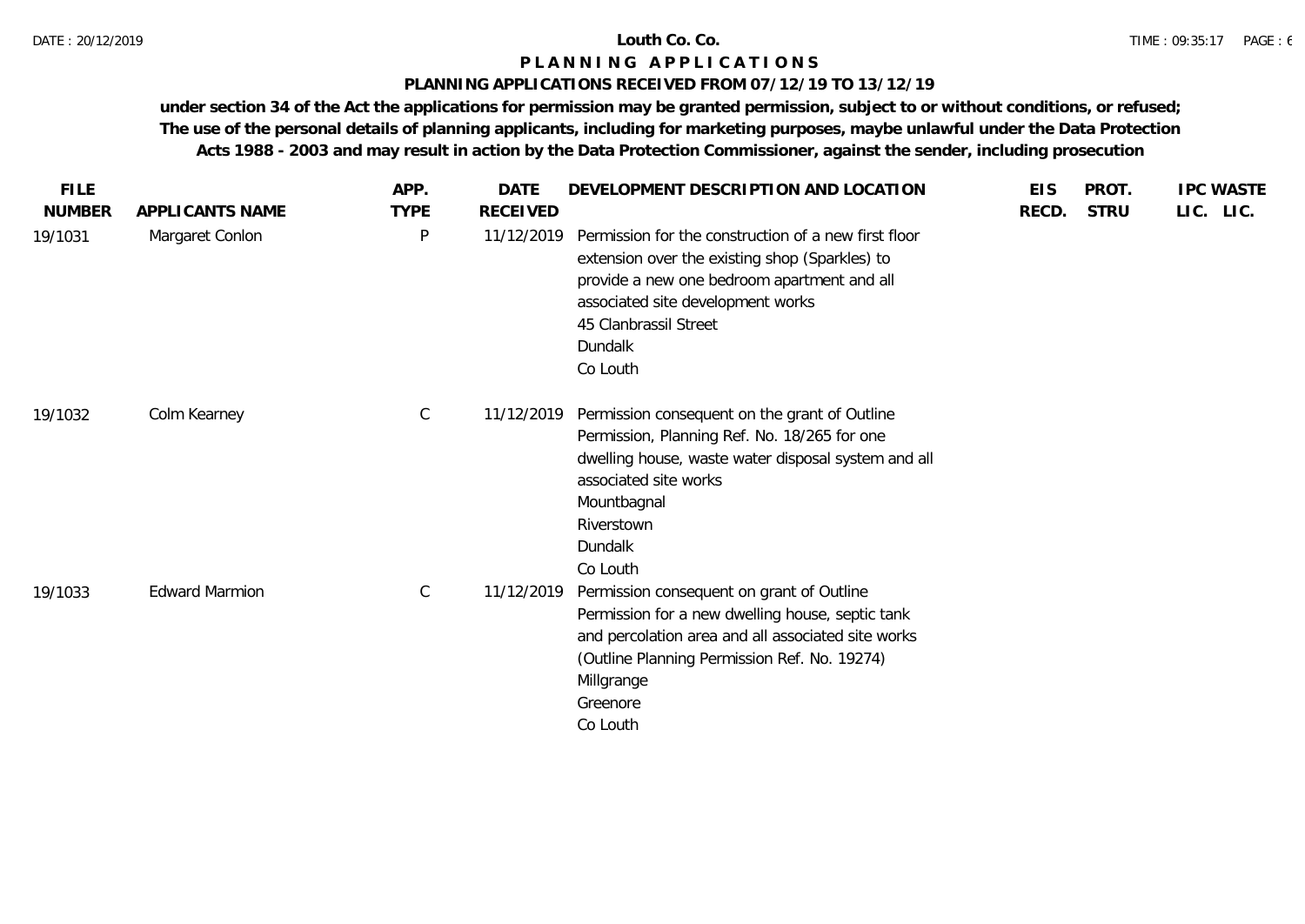## **PLANNING APPLICATIONS RECEIVED FROM 07/12/19 TO 13/12/19**

| <b>FILE</b>   |                                  | APP.         | <b>DATE</b>     | DEVELOPMENT DESCRIPTION AND LOCATION                                                                                                                                                                                                                                                                                                                                                             | <b>EIS</b> | PROT.       | <b>IPC WASTE</b> |
|---------------|----------------------------------|--------------|-----------------|--------------------------------------------------------------------------------------------------------------------------------------------------------------------------------------------------------------------------------------------------------------------------------------------------------------------------------------------------------------------------------------------------|------------|-------------|------------------|
| <b>NUMBER</b> | APPLICANTS NAME                  | <b>TYPE</b>  | <b>RECEIVED</b> |                                                                                                                                                                                                                                                                                                                                                                                                  | RECD.      | <b>STRU</b> | LIC. LIC.        |
| 19/1034       | Sean McNally                     | P            | 11/12/2019      | Permission for a bungalow dwelling house, waste<br>water treatment system and percolation area and all<br>associated site development works<br>Dunbin/Tate & Carrans Park<br>Knockbridge<br>Dundalk<br>Co Louth                                                                                                                                                                                  |            |             |                  |
| 19/1035       | Emma Harte and Michael<br>Martin | $\mathsf{P}$ | 11/12/2019      | Permission for a single storey 'granny flat' extension<br>to an existing residential dwelling, comprising<br>kitchen, living room, dining room and ancillary<br>facilities within 50m2 floor area. The development<br>also comprises conversion of the garage of approx.<br>20m2 within the existing dwelling into the granny<br>flat bedroom<br>Rushbrook<br>Brohatna<br>Ravensdale<br>Co Louth |            |             |                  |
| 19/1036       | Gerard Johnson                   | $\mathsf{P}$ | 11/12/2019      | Permission for the construction of a single storey<br>dwelling house, with proprietary waste water<br>treatment system, agricultural storage building and<br>all associated site works<br>Brownstown<br>Monasterboice<br>Co Louth                                                                                                                                                                |            |             |                  |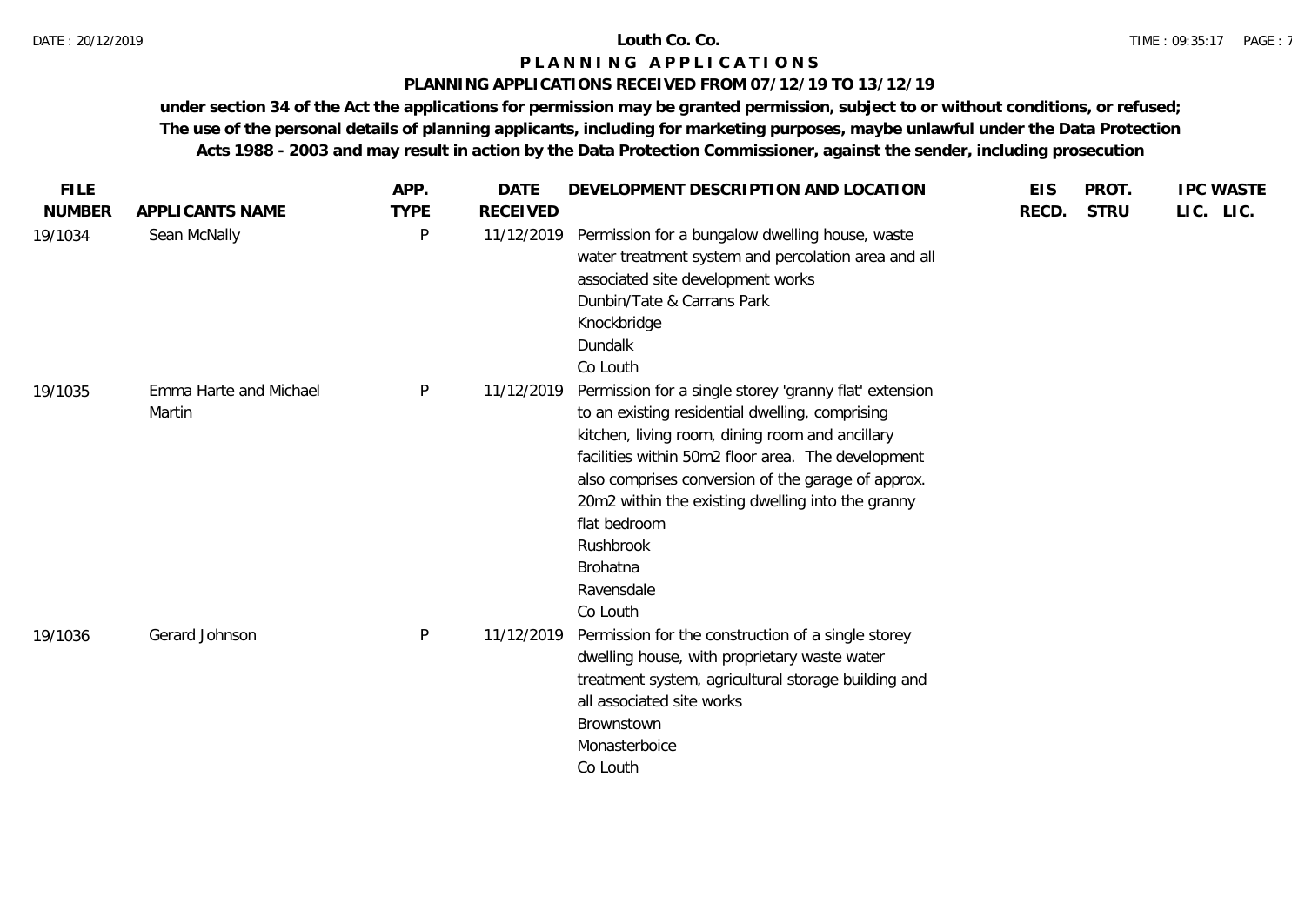## **PLANNING APPLICATIONS RECEIVED FROM 07/12/19 TO 13/12/19**

| <b>FILE</b><br><b>NUMBER</b> | APPLICANTS NAME                 | APP.<br><b>TYPE</b> | <b>DATE</b><br><b>RECEIVED</b> | DEVELOPMENT DESCRIPTION AND LOCATION                                                                                                                                                                                                                                                                                                                               | <b>EIS</b><br>RECD. | PROT.<br><b>STRU</b> | <b>IPC WASTE</b><br>LIC. LIC. |
|------------------------------|---------------------------------|---------------------|--------------------------------|--------------------------------------------------------------------------------------------------------------------------------------------------------------------------------------------------------------------------------------------------------------------------------------------------------------------------------------------------------------------|---------------------|----------------------|-------------------------------|
| 19/1037                      | Nicholas & Aoife Cooney         | $\mathsf{P}$        | 11/12/2019                     | Permission for a new single storey extension to side<br>of existing dwelling and all associated site works<br>Timullen<br>Monasterboice<br>Co Louth                                                                                                                                                                                                                |                     |                      |                               |
| 19/1038                      | Michael & Catherine<br>Campbell | R                   | 12/12/2019                     | Retention & Permission: Retention of domestic<br>garage and associated site works and permission for<br>extension and alteration to existing dwelling house<br>and all associated site works<br>Commons<br>Dromiskin<br>Dundalk<br>Co Louth                                                                                                                        |                     |                      |                               |
| 19/1039                      | Tuath Housing                   | $\mathsf{P}$        | 12/12/2019                     | Permission for a new single storey terraced<br>residential development comprising one 260 sqm<br>four bedroom assisted living unit, five 63 sqm 2<br>bedroom units, one 79 sqm 2 bedroom accessible<br>unit and associated site works and services including<br>11 car parking spaces and 10 bicycle stands<br>Coulter Place<br>Armagh Road<br>Dundalk<br>Co Louth |                     |                      |                               |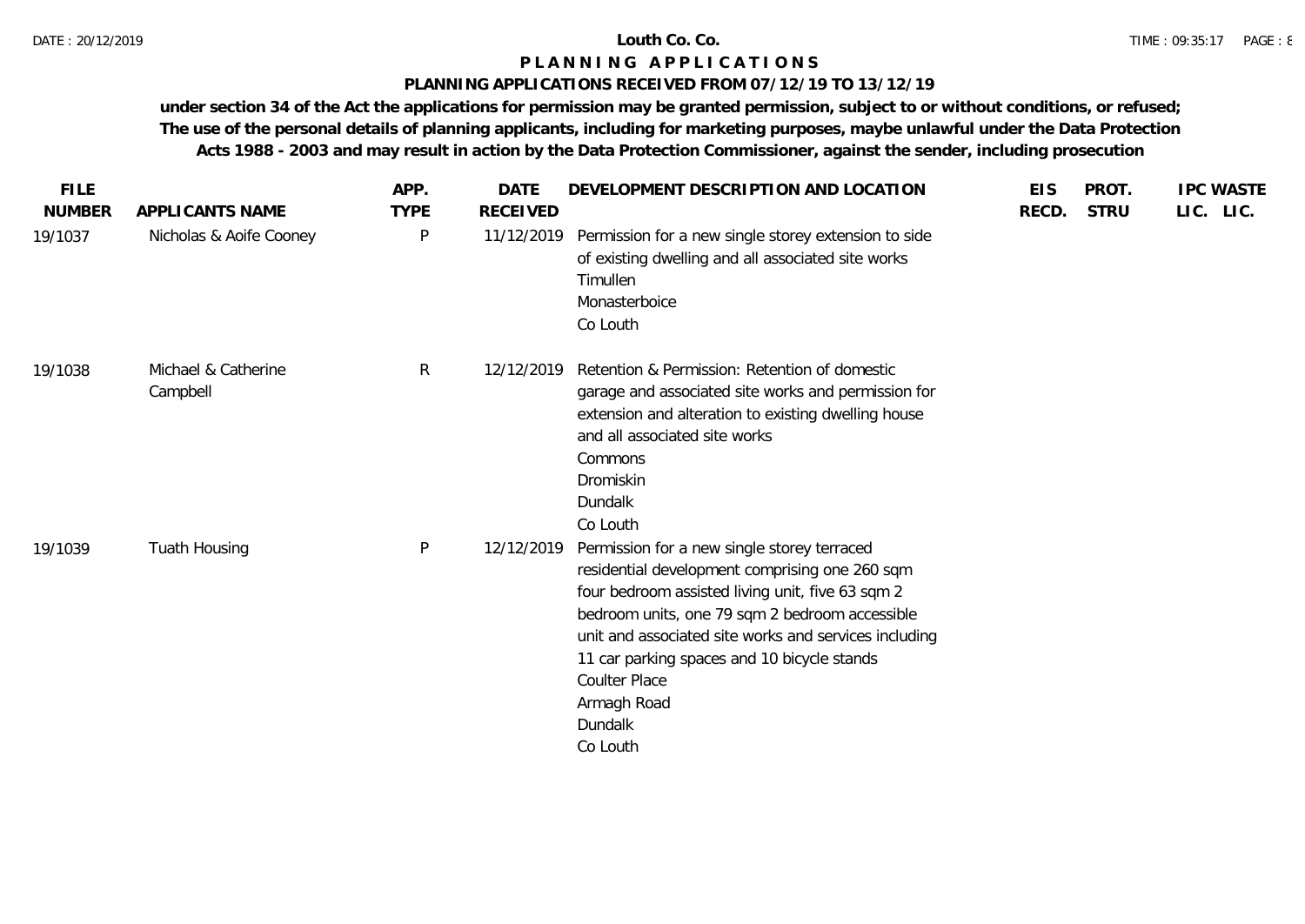#### DATE : 20/12/2019 **Louth Co. Co.**

## **P L A N N I N G A P P L I C A T I O N S**

## **PLANNING APPLICATIONS RECEIVED FROM 07/12/19 TO 13/12/19**

| <b>FILE</b>   |                               | APP.         | <b>DATE</b>     | DEVELOPMENT DESCRIPTION AND LOCATION                                                                                                                                                                                                                                                                                                                                                                                                                                                                                        | <b>EIS</b> | PROT.       | <b>IPC WASTE</b> |
|---------------|-------------------------------|--------------|-----------------|-----------------------------------------------------------------------------------------------------------------------------------------------------------------------------------------------------------------------------------------------------------------------------------------------------------------------------------------------------------------------------------------------------------------------------------------------------------------------------------------------------------------------------|------------|-------------|------------------|
| <b>NUMBER</b> | APPLICANTS NAME               | <b>TYPE</b>  | <b>RECEIVED</b> |                                                                                                                                                                                                                                                                                                                                                                                                                                                                                                                             | RECD.      | <b>STRU</b> | LIC. LIC.        |
| 19/1040       | Windsor Accommodation<br>Ltd. | P            | 12/12/2019      | Permission for a first storey extension to the<br>front/side of existing dwelling which we propose to<br>construct over the existing ground floor flat roofed<br>section. The development will include alterations to<br>the existing house along with the ancillary site<br>development works<br>St Johns<br>North Road<br>Drogheda<br>Co Louth                                                                                                                                                                            |            |             |                  |
| 19/1041       | Sean Cairns                   | P            | 12/12/2019      | Permission for a dwelling house, waste water<br>treatment system and percolation area, detached<br>domestic garage and all associated site works<br>Milestown<br>Kilsaran<br>Co Louth                                                                                                                                                                                                                                                                                                                                       |            |             |                  |
| 19/1042       | Paddy Matthews                | $\mathsf{R}$ | 12/12/2019      | Retention and completion for alterations previously<br>granted planning application reference number<br>19/173 (alterations and extension to existing two<br>storey dwelling to include for a two storey extension<br>to the rear and a single storey porch extension to the<br>front and all associated site development works);<br>alterations to include: a. Elevational changes; b.<br>Changes to the proposed floor plans; and all<br>associated site development works<br>15 Mulholland Avenue<br>Dundalk<br>Co Louth |            |             |                  |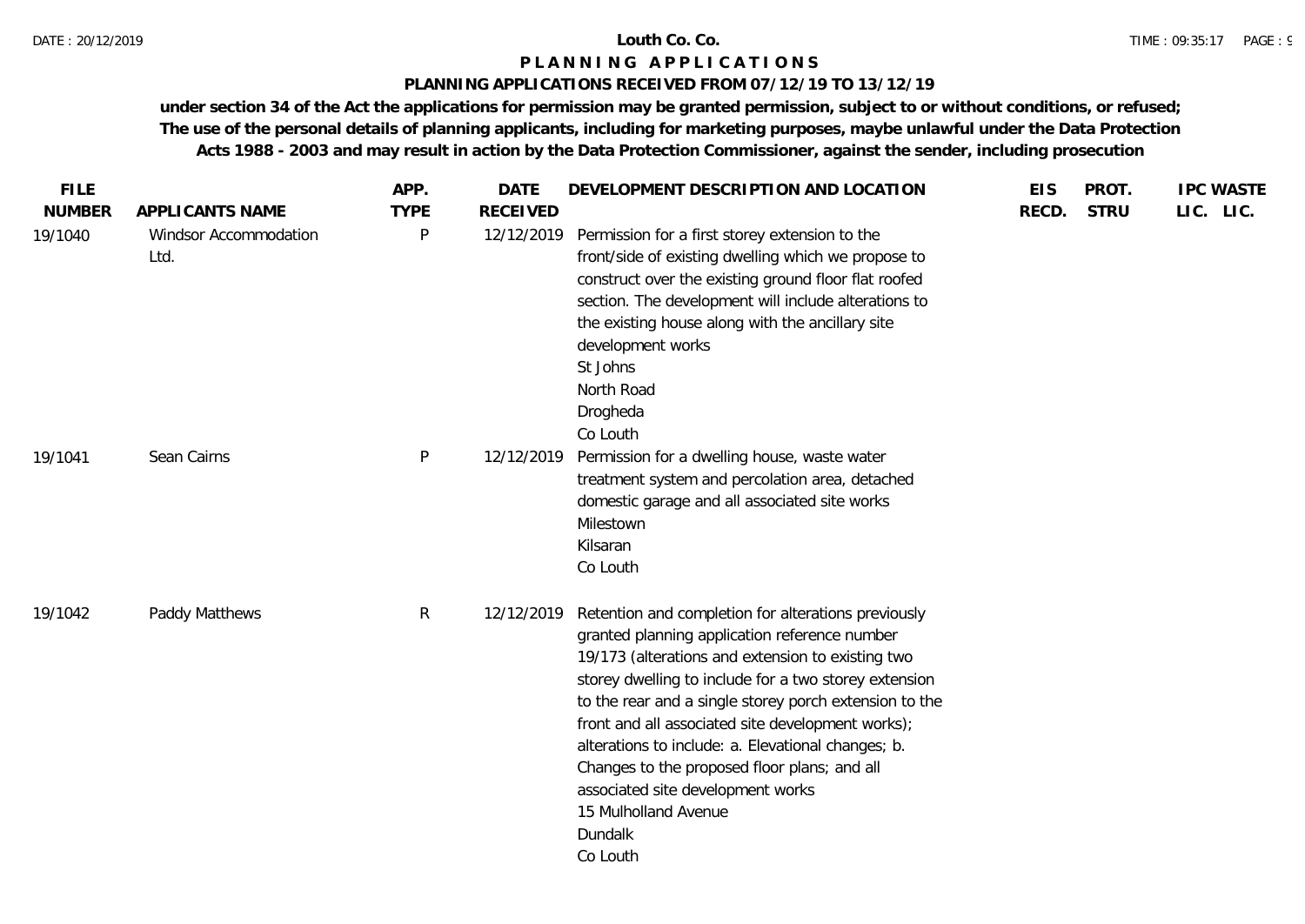### **PLANNING APPLICATIONS RECEIVED FROM 07/12/19 TO 13/12/19**

| <b>FILE</b>   |                                 | APP.        | <b>DATE</b> | DEVELOPMENT DESCRIPTION AND LOCATION                                                                                                                                                                                                                                                           | <b>EIS</b> | PROT.       | <b>IPC WASTE</b> |
|---------------|---------------------------------|-------------|-------------|------------------------------------------------------------------------------------------------------------------------------------------------------------------------------------------------------------------------------------------------------------------------------------------------|------------|-------------|------------------|
| <b>NUMBER</b> | APPLICANTS NAME                 | <b>TYPE</b> | RECEIVED    |                                                                                                                                                                                                                                                                                                | RECD.      | <b>STRU</b> | LIC. LIC.        |
| 19/1043       | <b>Barry McGuinness</b>         | P           | 12/12/2019  | Permission for a new agricultural store, stables and<br>all associated site development works<br>Dromin<br>Dunleer<br>Co Louth                                                                                                                                                                 |            |             |                  |
| 19/1044       | Rose Mary Farrell               | P           | 12/12/2019  | Permission to demolish existing flat roof extension<br>and replace with a single storey extension to side of<br>existing single storey dwelling, elevational changes<br>and all ancillary site works<br>Rath and Fair Hill<br>Ardee Road<br>Dundalk<br>Co Louth                                |            |             |                  |
| 19/1045       | <b>Health Service Executive</b> | P           | 12/12/2019  | Permission to upgrade existing septic tank and<br>percolation area to new waste water treatment<br>system and polishing filter bed. To install<br>attenuation surface water unit in the front lawn and<br>to carry out associated site works<br>Donaghmore<br>Kilkerley<br>Dundalk<br>Co Louth |            |             |                  |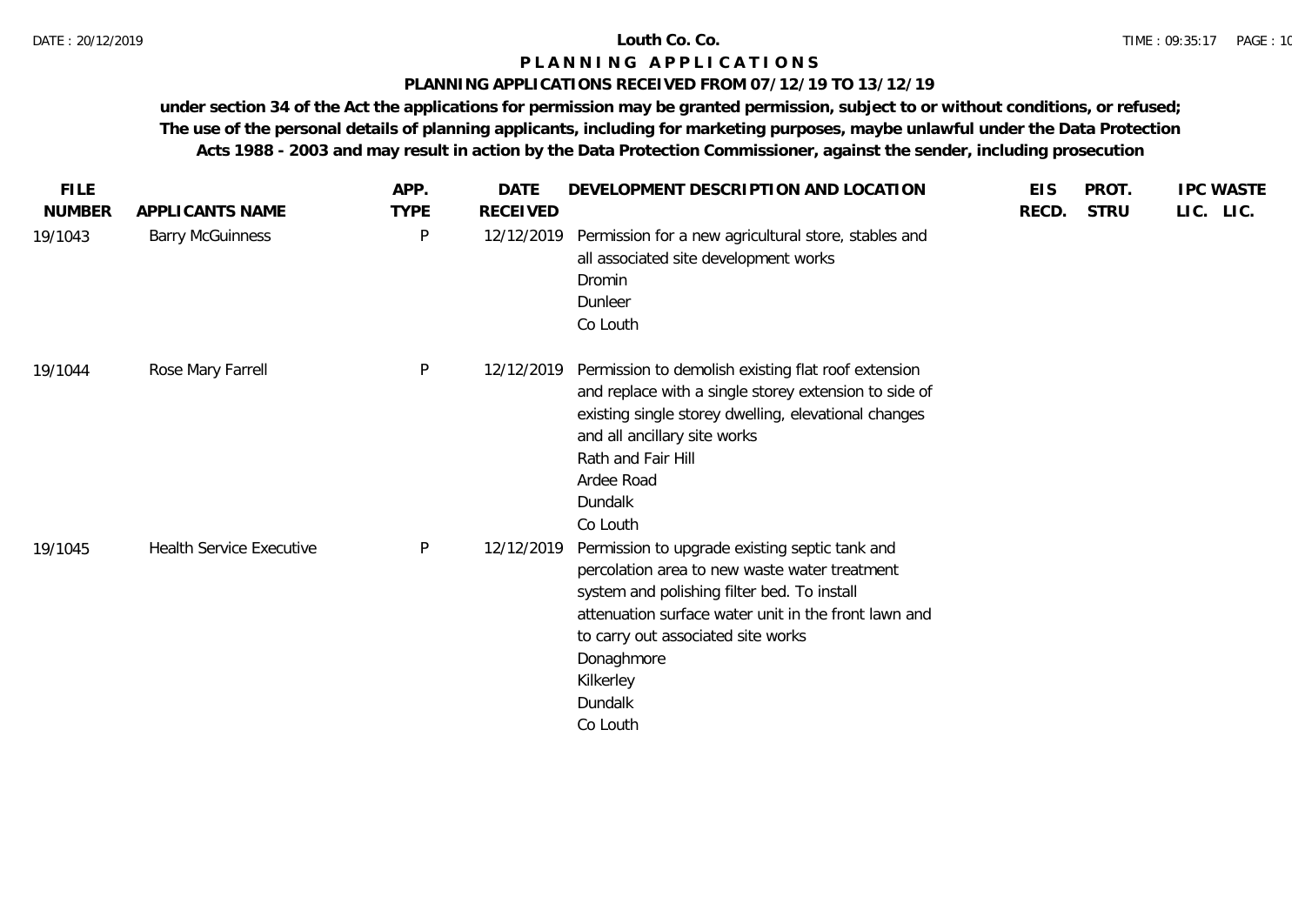## **PLANNING APPLICATIONS RECEIVED FROM 07/12/19 TO 13/12/19**

| <b>FILE</b>   |                                    | APP.        | <b>DATE</b>     | DEVELOPMENT DESCRIPTION AND LOCATION                                                                                                                                                                                                                                                                                                                                                                             | <b>EIS</b> | PROT.       | <b>IPC WASTE</b> |
|---------------|------------------------------------|-------------|-----------------|------------------------------------------------------------------------------------------------------------------------------------------------------------------------------------------------------------------------------------------------------------------------------------------------------------------------------------------------------------------------------------------------------------------|------------|-------------|------------------|
| <b>NUMBER</b> | APPLICANTS NAME                    | <b>TYPE</b> | <b>RECEIVED</b> |                                                                                                                                                                                                                                                                                                                                                                                                                  | RECD.      | <b>STRU</b> | LIC. LIC.        |
| 19/1046       | <b>Emer Winters</b>                | P           | 13/12/2019      | Permission for 1. The change of house type design<br>for granted planning permission Ref. No. 14/538<br>and extension of duration 19/570. 2. Revision of the<br>site boundaries. 3. All associated site works<br>Newtown<br>Termonfeckin<br>Co Louth                                                                                                                                                             |            |             |                  |
| 19/1047       | Arthur McParland                   | P           | 13/12/2019      | Permission for the dumping and spreading of soil<br>and stone waste for the benefit of agricultural<br>activity and all associated site development works. A<br>Natura Impact Statement will be submitted to the<br>planning authority with the application<br>Dowdallshill<br>Dundalk<br>Co Louth                                                                                                               |            |             |                  |
| 19/1048       | O'Hare & McGovern (RoI)<br>Limited | E           | 13/12/2019      | EXTENSION OF DURATION OF 14/234: Permission<br>for 23 no two storeyed residential dwelling units on<br>a brownfield site (substantial road base 7 floor slabs<br>in place) to include landscaping, boundary treatment<br>& all associated site works on foot of a site<br>resolution plan **** Significant Further Information<br>received 28/10/14****<br>Lismullen Grove<br>Armagh Road<br>Dundalk<br>Co Louth |            |             |                  |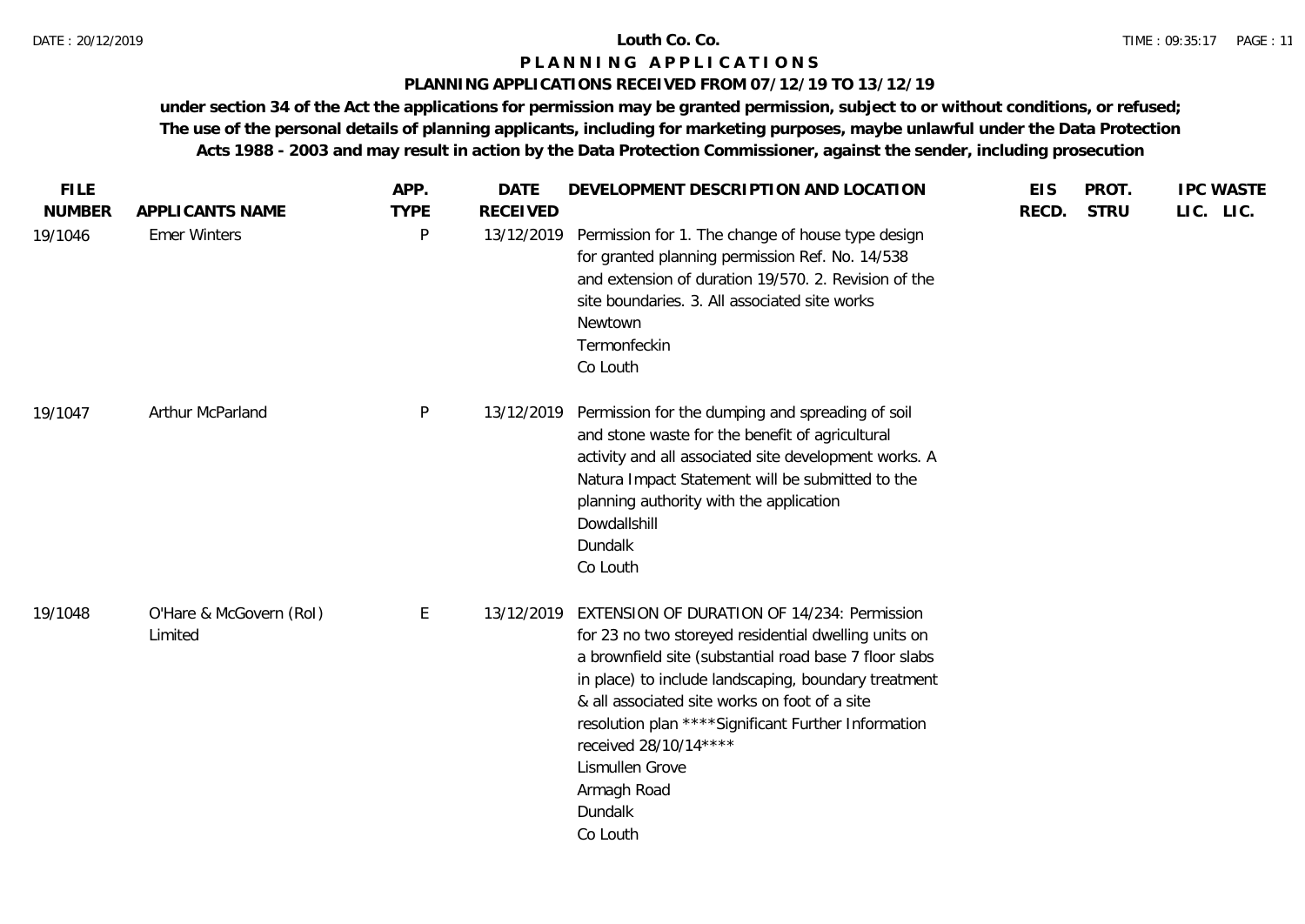### **PLANNING APPLICATIONS RECEIVED FROM 07/12/19 TO 13/12/19**

| <b>FILE</b>              |                                   | APP.                     | <b>DATE</b>                   | DEVELOPMENT DESCRIPTION AND LOCATION                                                                                                                                                                                                                                                                                                                                                                                                                                                                                                                                                                                                                                                                                                                                                                                                                                                                                                                                                                                                                                  | <b>EIS</b> | PROT.       | <b>IPC WASTE</b> |
|--------------------------|-----------------------------------|--------------------------|-------------------------------|-----------------------------------------------------------------------------------------------------------------------------------------------------------------------------------------------------------------------------------------------------------------------------------------------------------------------------------------------------------------------------------------------------------------------------------------------------------------------------------------------------------------------------------------------------------------------------------------------------------------------------------------------------------------------------------------------------------------------------------------------------------------------------------------------------------------------------------------------------------------------------------------------------------------------------------------------------------------------------------------------------------------------------------------------------------------------|------------|-------------|------------------|
|                          |                                   |                          |                               |                                                                                                                                                                                                                                                                                                                                                                                                                                                                                                                                                                                                                                                                                                                                                                                                                                                                                                                                                                                                                                                                       |            |             |                  |
| <b>NUMBER</b><br>19/1049 | APPLICANTS NAME<br>Peter Plunkett | <b>TYPE</b><br>${\sf P}$ | <b>RECEIVED</b><br>12/12/2019 | Permission for development at Protected Structure<br>No. LHS015-003B) to carry out the following at<br>Williamstown House Farmyard Complex, its<br>outbuildings, walled gardens and associated<br>features: external amendments to the existing<br>dwelling (Building A) to include a new stair<br>structure, porches to external doors, amendments to<br>fenestration. Conversion & sub-division of the east<br>wing of Building A to 2 no. three bedroom 2 storey<br>own-door guest apartment type units for rental                                                                                                                                                                                                                                                                                                                                                                                                                                                                                                                                                 | RECD.      | <b>STRU</b> | LIC. LIC.        |
|                          |                                   |                          |                               | purposes, with works to include amendments to all<br>elevations. The conversion of the existing barn<br>buildings (C & D) to 2 no. four bed guest residential<br>units, with a ground floor entrance lobby & living<br>room extension to north. Works to include<br>amendments to all elevation. Amendments to the<br>existing courtyard wall to include the reopening of a<br>former entrance archway, which includes demolition<br>of an outhouse connected to Building A and<br>associated remedial works. The installation of<br>individual waste water treatment units and surface<br>water disposal works for each of 5 no. residential<br>units in the complex. Reopening of existing closed<br>up entrance of laneway to serve Building A, with<br>associated new section of driveway. Revision of<br>existing driveway to form access to Building D with<br>new section of driveway and new opening in garden<br>wall. Landscape works to include restoration &<br>upgrade of existing courtyard, and enclosures to<br>each unit, with associated site works |            |             |                  |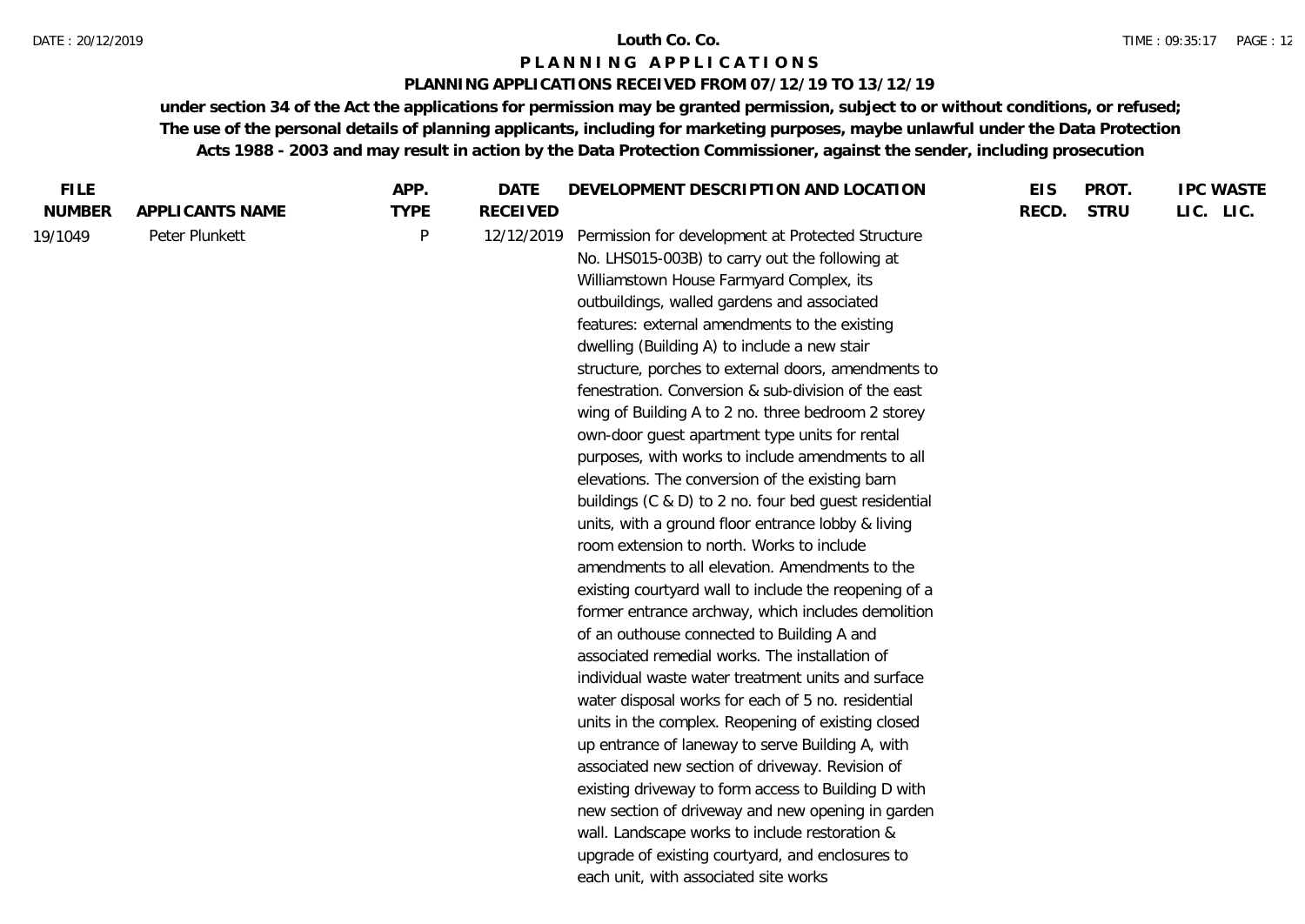### **PLANNING APPLICATIONS RECEIVED FROM 07/12/19 TO 13/12/19**

| <b>FILE</b><br><b>NUMBER</b> | APPLICANTS NAME    | APP.<br><b>TYPE</b> | <b>DATE</b><br><b>RECEIVED</b> | DEVELOPMENT DESCRIPTION AND LOCATION                                                                                                                                                                                                                                                                                                                                                                                           | <b>EIS</b><br>RECD. | PROT.<br><b>STRU</b> | <b>IPC WASTE</b><br>LIC. LIC. |
|------------------------------|--------------------|---------------------|--------------------------------|--------------------------------------------------------------------------------------------------------------------------------------------------------------------------------------------------------------------------------------------------------------------------------------------------------------------------------------------------------------------------------------------------------------------------------|---------------------|----------------------|-------------------------------|
|                              |                    |                     |                                | Co Louth                                                                                                                                                                                                                                                                                                                                                                                                                       |                     |                      |                               |
| 19/1050                      | Mark Butterly      | ${\sf P}$           |                                | 13/12/2019 Permission for development to consist of dwelling<br>house, wastewater treatment system and percolation<br>area and all associated site works.<br>Togher<br>Dunleer<br>Co. Louth                                                                                                                                                                                                                                    |                     |                      |                               |
| 19/1051                      | Sadhbh Clarke      | $\overline{O}$      | 13/12/2019                     | Outline permission for a dwelling house, domestic<br>garage, waste water treatment system and<br>associated site development works<br>Turf Road<br>Edentubber<br>Ravensdale<br>Co Louth                                                                                                                                                                                                                                        |                     |                      |                               |
| 19/1052                      | Mark & Jeff Meehan | $\mathsf{P}$        | 13/12/2019                     | Permission is sought for the renovation of 2 existing<br>townhouses and restoration of both houses to<br>previous residential use. The development shall also<br>consist of a ground and first floor extension to the<br>rear of both dwellings. The development shall also<br>consist of elevational changes to the rear and side of<br>the dwellings and ancillary site works<br>Main Street<br>Castlebellingham<br>Co Louth |                     |                      |                               |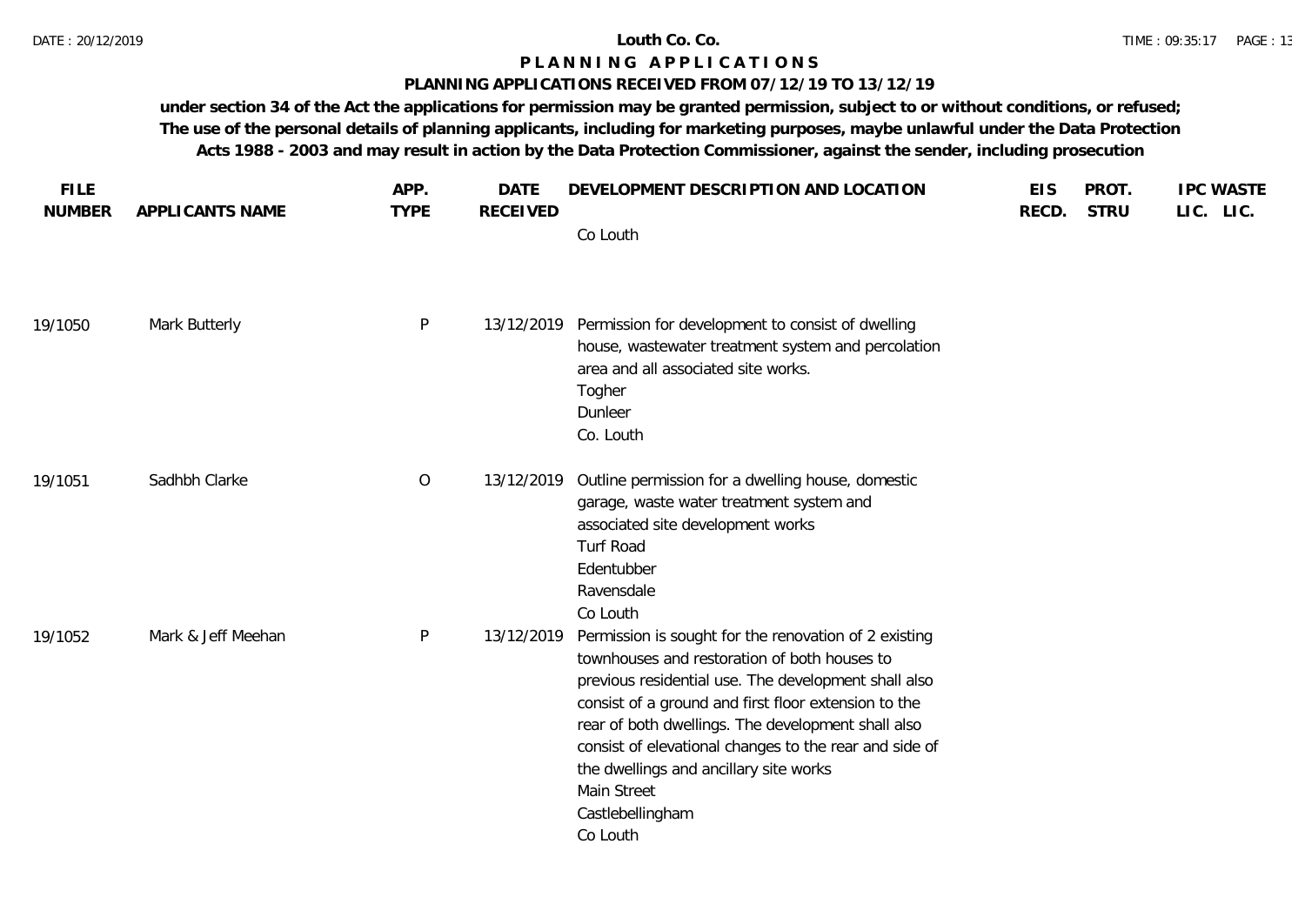### DATE : 20/12/2019 **Louth Co. Co.**

## **P L A N N I N G A P P L I C A T I O N S**

## **PLANNING APPLICATIONS RECEIVED FROM 07/12/19 TO 13/12/19**

| <b>FILE</b>   |                      | APP.         | DATE            | DEVELOPMENT DESCRIPTION AND LOCATION                                                                                                                                                                                                                                                                                   | <b>EIS</b> | PROT.       | <b>IPC WASTE</b> |
|---------------|----------------------|--------------|-----------------|------------------------------------------------------------------------------------------------------------------------------------------------------------------------------------------------------------------------------------------------------------------------------------------------------------------------|------------|-------------|------------------|
| <b>NUMBER</b> | APPLICANTS NAME      | <b>TYPE</b>  | <b>RECEIVED</b> |                                                                                                                                                                                                                                                                                                                        | RECD.      | <b>STRU</b> | LIC. LIC.        |
| 19/1053       | Philip & Maeve Woods | $\mathsf{P}$ | 13/12/2019      | Permission for development to consist of the<br>construction of a ground floor extension to the side<br>of an existing bungalow dwelling. The development<br>shall also consist of elevational changes to the front<br>and side elevation of existing dwelling.<br>South Commons<br>Carlingford<br>Co. Louth           |            |             |                  |
| 19/1054       | James O'Callaghan    | P            | 13/12/2019      | Permission for the construction of a single storey<br>dwelling, associated domestic garage, open new<br>vehicular entrance to site, new packaged waste water<br>treatment system and polishing filter together with<br>all associated site development works<br>Walterstown<br>Castlebellingham<br>Dundalk<br>Co Louth |            |             |                  |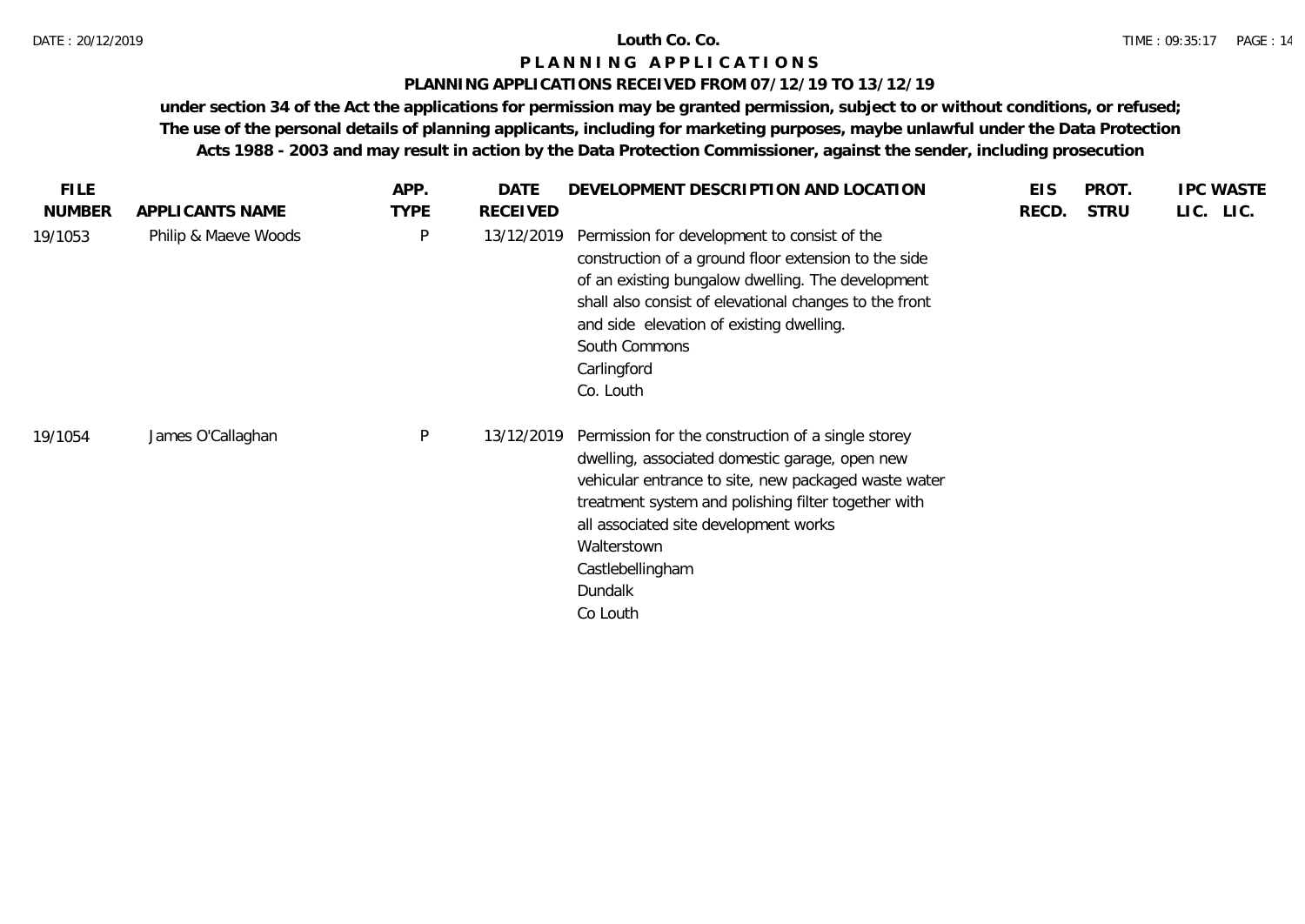## **PLANNING APPLICATIONS RECEIVED FROM 07/12/19 TO 13/12/19**

| <b>FILE</b>   |                 | APP.         | <b>DATE</b>     | DEVELOPMENT DESCRIPTION AND LOCATION                                                                                                                                                                                                                                                                                                                                                                                                                                                                                                                                                                                      | <b>EIS</b> | PROT.       | <b>IPC WASTE</b> |
|---------------|-----------------|--------------|-----------------|---------------------------------------------------------------------------------------------------------------------------------------------------------------------------------------------------------------------------------------------------------------------------------------------------------------------------------------------------------------------------------------------------------------------------------------------------------------------------------------------------------------------------------------------------------------------------------------------------------------------------|------------|-------------|------------------|
| <b>NUMBER</b> | APPLICANTS NAME | <b>TYPE</b>  | <b>RECEIVED</b> |                                                                                                                                                                                                                                                                                                                                                                                                                                                                                                                                                                                                                           | RECD.      | <b>STRU</b> | LIC. LIC.        |
| 19/1055       | Lisa Corrigan   | P            | 13/12/2019      | Permission for the construction of an apartment<br>block (3 storey to the Southern Rathmullan Road<br>Elevation & 4 storey to the Northern Boyne River<br>elevation). Apartment block comprises of 9 no.<br>apartments in total (1 no. 2 bed at lower ground<br>floor level, 1 no. 2 bed & 2 no. 1 bed at ground &<br>first floor level and 2 no. 2 beds at second floor<br>level), provision of open space, new vehicular<br>entrance with entrance piers, access road, car<br>parking, revised boundary treatments, landscaping<br>and all associated site development works<br>Rathmullan Road<br>Drogheda<br>Co Louth |            |             |                  |
| 19/1056       | Margaret Reilly | $\mathsf{R}$ | 13/12/2019      | Retention & Permission: 1. Retention permission for<br>a first floor office area extending to 51 sqm; 2.<br>Planning permission for demolition of an existing<br>15m2 lean-to together with the provision of a rear<br>single storey extension to an existing workshop and<br>all associated site development works. The extension<br>will be used for storage purposes associated with the<br>existing workshop<br><b>Grand Designs</b><br>Newtownstalaban<br>Termonfeckin Road<br>Drogheda, Co Louth                                                                                                                    |            |             |                  |